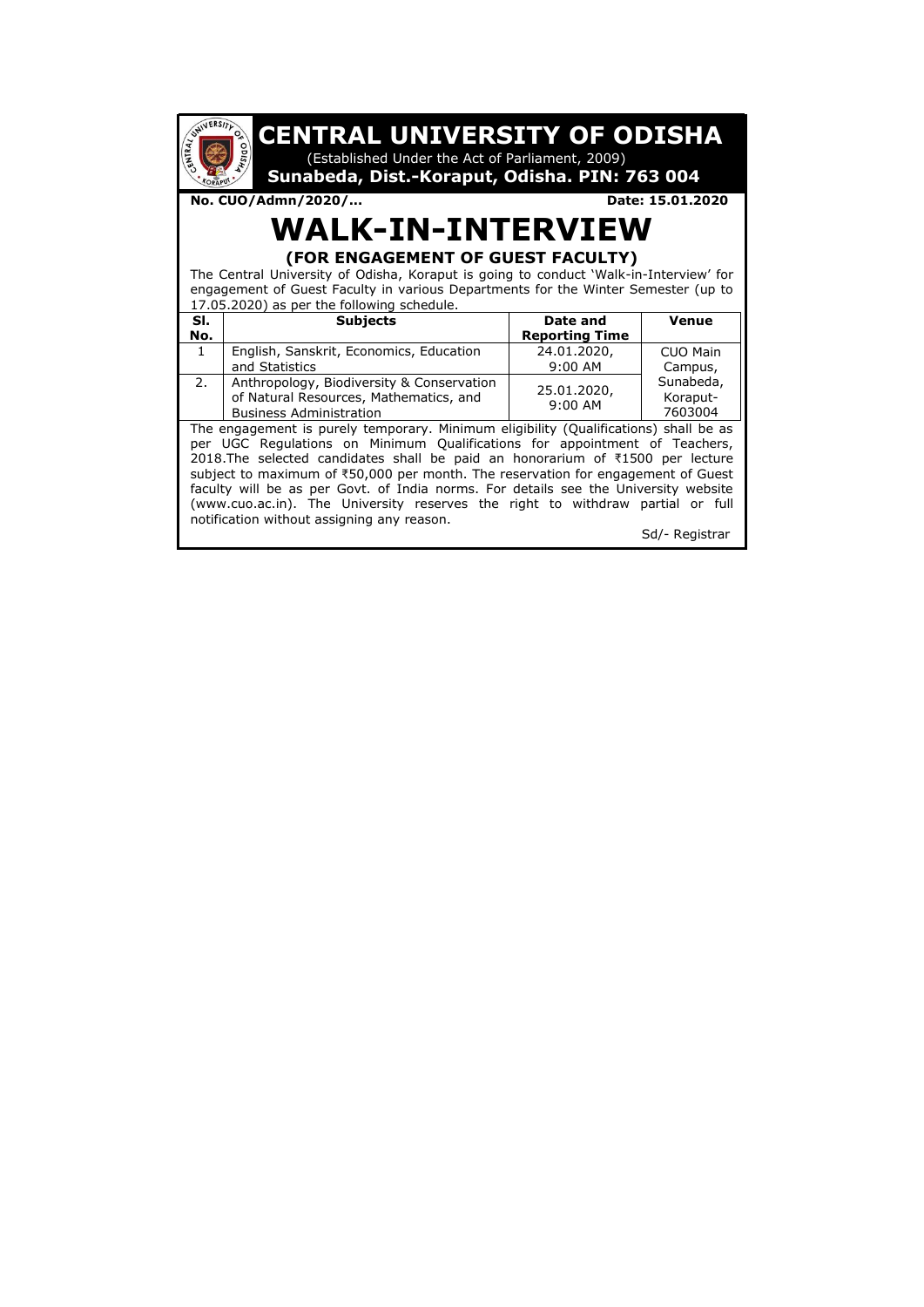

## **Central University of Odisha**

**(Established Under the Act of Parliament, 2009) Sunabeda, Dist.Koraput, Odisha. Pin.: 763 004**

Ref: CUO/Admn./2020/… Dt. 15/01/2020

### **WALK-IN-INTERVIEW FOR ENGAGEMENT OF GUEST FACULTY**

The Central University of Odisha, Koraput is going to conduct 'Walk-in-Interview' for engagement of Guest Faculty in various Departments for the Winter Semester (up to 17.05.2020) as per the following schedule.

| Sl. No                                                                                                                                                          | <b>Department</b>                                               | No of<br><b>Posts</b> | Date of walk-<br>in-Interview | <b>Reporting</b><br><b>Time</b> | <b>Specialisation for posts</b>                                                                              |  |  |  |
|-----------------------------------------------------------------------------------------------------------------------------------------------------------------|-----------------------------------------------------------------|-----------------------|-------------------------------|---------------------------------|--------------------------------------------------------------------------------------------------------------|--|--|--|
| $\mathbf{1}$                                                                                                                                                    | English                                                         | 03                    | 24.01.2020                    | 9:00 AM                         | Open - 03                                                                                                    |  |  |  |
|                                                                                                                                                                 |                                                                 |                       |                               |                                 | Literature/ Grammar - 01<br>Veda /Philosophy-01                                                              |  |  |  |
| $\overline{2}$                                                                                                                                                  | Sanskrit                                                        | 02                    | 24.01.2020                    | 9:00 AM                         | (Desirable: Yoga for<br>Personality Development and<br><b>Stress Management)</b>                             |  |  |  |
| 3                                                                                                                                                               | Economics                                                       | 01                    | 24.01.2020                    | 9:00 AM                         | Mathematical Economics/<br>Econometrics-01                                                                   |  |  |  |
| $\overline{4}$                                                                                                                                                  | Education*                                                      | 01                    | 24.01.2020                    | 9:00 AM                         | Fine Arts/<br>Pedagogy of Odia-01                                                                            |  |  |  |
| 5                                                                                                                                                               | <b>Statistics</b>                                               | 02                    | 24.01.2020                    | 9:00 AM                         | $Open-02$                                                                                                    |  |  |  |
| 6                                                                                                                                                               | Anthropology                                                    | 03                    | 25.01.2020                    | $9:00$ AM                       | Archaeology - 01<br>Physical/Biological - 01<br>Socio-Cultural - 01                                          |  |  |  |
| $\overline{7}$                                                                                                                                                  | Biodiversity and<br>Conservation of<br><b>Natural Resources</b> | 01                    | 25.01.2020                    | 9:00 AM                         | Environment Science/<br>Ecology & Env. Sc/ Life<br>Science with Specialization in<br>Remote Sensing & GIS-01 |  |  |  |
| 8                                                                                                                                                               | Mathematics                                                     | 02                    | 25.01.2020                    | 9:00 AM                         | Pure Math. - 01<br>Applied Math. - 01                                                                        |  |  |  |
| 9                                                                                                                                                               | <b>Business</b>                                                 | 03                    | 25.01.2020                    | 9:00 AM                         | Marketing - 01<br>Finance/HR - 01                                                                            |  |  |  |
|                                                                                                                                                                 |                                                                 |                       |                               |                                 |                                                                                                              |  |  |  |
| Venue: CUO Main Campus, Sunabeda, Koraput - 763004                                                                                                              |                                                                 |                       |                               |                                 |                                                                                                              |  |  |  |
|                                                                                                                                                                 |                                                                 |                       |                               |                                 |                                                                                                              |  |  |  |
| Administration<br>Open-01<br>The reservation for engagement of Guest faculty will be as per Govt. of India norms.<br>$SC-15\%, ST-7.5\%, OBC - 27\%, EWS-10\%)$ |                                                                 |                       |                               |                                 |                                                                                                              |  |  |  |

The candidates seeking engagement as Guest Faculty are requested to appear in the walk-ininterview on the date, time and venue specified above along with filled in application form and original certificates, marksheets and testimonials with one set of photocopy. The University reserves the right to withdraw partial or full notification without assigning any reason.

The engagement is purely temporary. Minimum eligibility (Qualifications) shall be as per UGC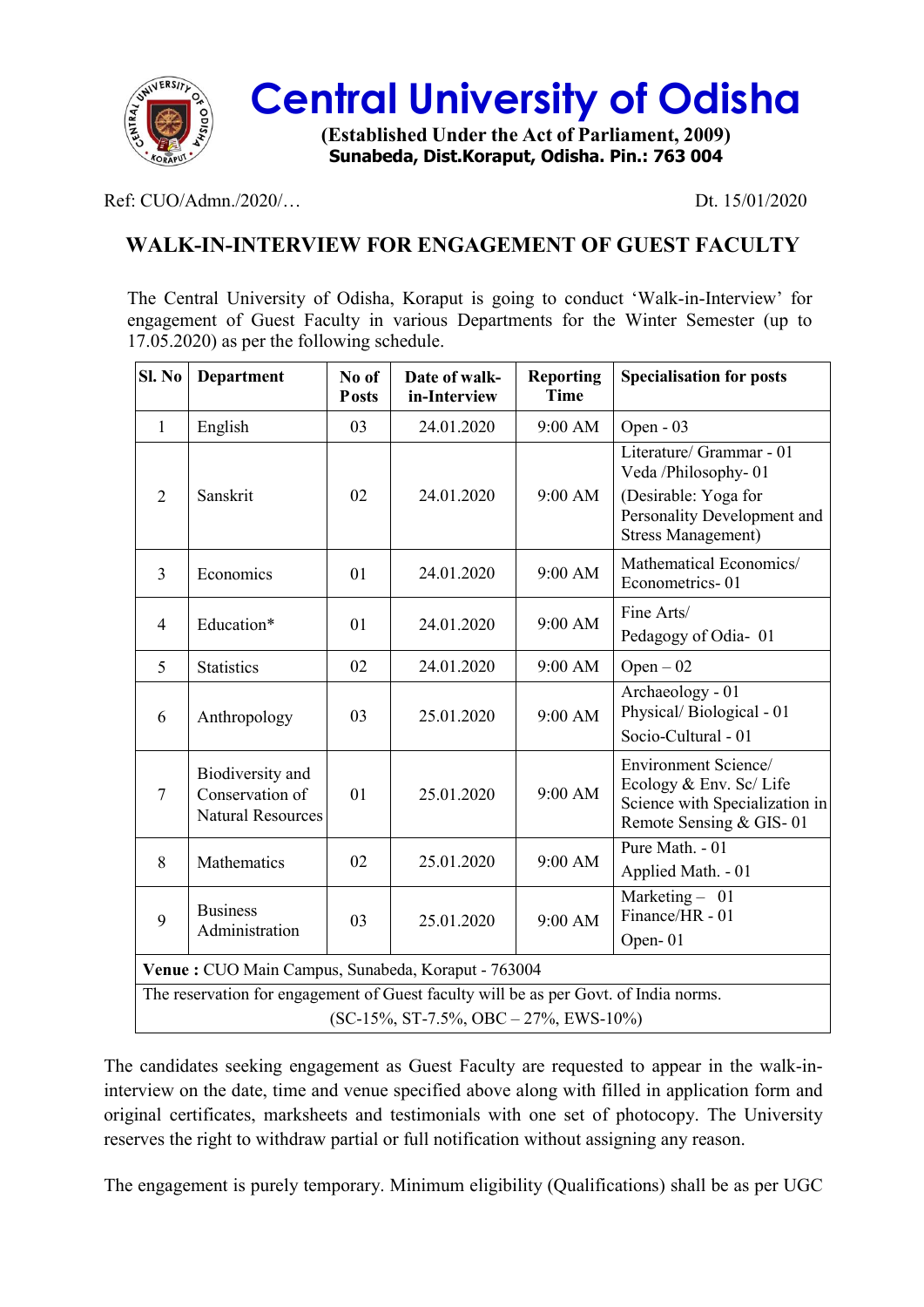Regulations on Minimum Qualifications for appointment of Teachers, 2018.

The eligibility, terms and conditions prescribed for the posts are as follow:

#### **Essential Qualification**

#### **A.**

- I. A Master's degree with 55% marks (or an equivalent grade in a point-scale wherever the grading system is followed) in a concerned/relevant/allied subject from an Indian University, or an equivalent degree from an accredited foreign University.
- II. Besides fulfilling the above qualifications, the candidates must have cleared the National Eligibility Test (NET) conducted by the UGC or the CSIR, or a similar test accredited by the UGC, like SLET/SET. Candidates who have been awarded a Ph.D. Degree in accordance with the University Grants Commission (Minimum Standards and Procedure for Award of M.Phil./Ph.D. Degree) Regulations, 2009 or 2016 and their amendments from time to time as the case may be exempted from NET/SLET/SET:

Provided, the candidates registered for the Ph.D. programme prior to July 11, 2009, shall be governed by the provisions of the then existing Ordinance/Bye-laws/Regulations of the Institution awarding the degree and such Ph.D. candidates shall be exempted from the requirement of NET/SLET/SET for recruitment and appointment of Assistant Professor or equivalent positions in Universities/Colleges/Institutions subject to the fulfillment of the following conditions:

- (a) Ph.D. degree of the candidate awarded in regular mode;
- (b) The Ph.D. thesis has been evaluated by at least two external examiners;
- (c) An open Ph.D. viva-voce of the candidate has been conducted;
- (d) The candidate has published two research papers from his/her Ph.D. work, out of which at least one in a refereed journal;
- (e) The candidate has presented at least two papers based on his/her Ph.D. work in conferences/seminars sponsored/funded/supported by the UGC/ICSSR/CSIR or any similar agency.

*The fulfillment of these conditions is to be certified by the Registrar or the Dean (Academic Affairs) of the University concerned.*

Note: NET/SLET/SET shall also not be required for such Masters Programmes in disciplines for which NET/SLET/SET is not conducted by the UGC, CSIR or similar test accredited by the UGC, like SLET/SET.

#### **OR**

#### B.

The Ph.D. degree has been obtained from a foreign University/Institution with a ranking among top 500 in the World University Ranking (at any time) by any one of the following: (i) Quacquarelli Symonds (QS) (ii) the Times Higher Education (THE) or (iii) the Academic Ranking of World Universities (ARWU) of the Shanghai Jiao Tong University (Shanghai).

Further, the qualification for Guest Faculty shall be at par with the minimum qualification for Assistant Professors of Universities in UGC Regulations, 2018.

The superannuated teachers will also be considered for engagement of Guest faculty subject to maximum age of 70 yrs.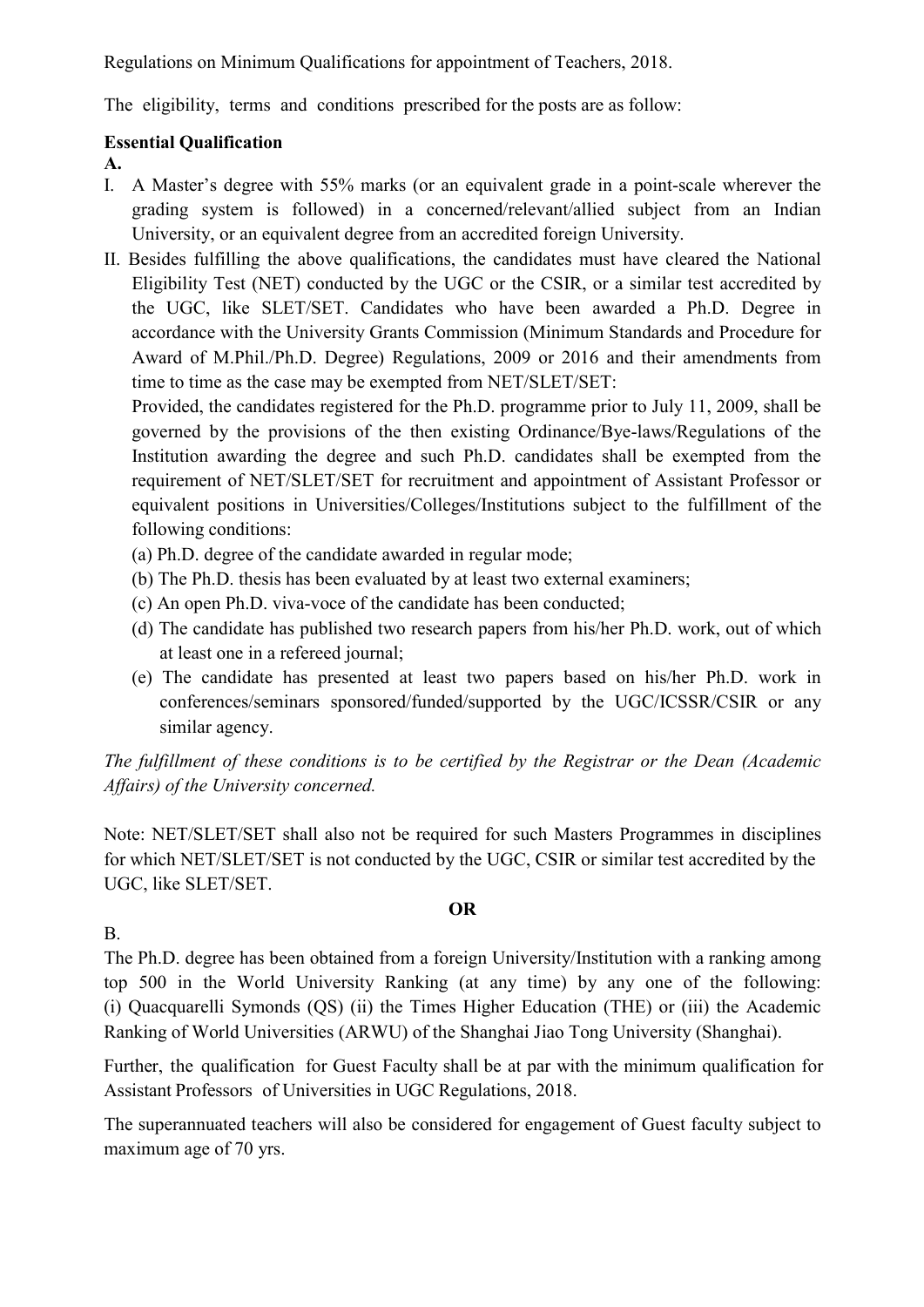#### \* [**Eligibility for Guest Faculty in Education**

(Guest faculty in Education will take classes in B.Ed. programme, therefore Minimum eligibility for them are as per NCTE norms as specified below)

#### **(a) Fine Arts**

- 1. A Master's Degree in Fine Arts (MFA) with minimum 55% marks (or an equivalent grade in a point scale wherever grading system is followed);
- 2. Any other stipulation prescribed by the UGC / any such affiliating body / State Government, from time to time for the position of lecturers, shall be mandatory.

#### **OR**

#### **(b) Methodology Courses/Pedagogic Courses (Pedagogy of Odia)**

- 1. A Master's Degree in subject with 55% marks (or an equivalent grade in a point scale wherever grading system is followed);
- 2. M. Ed. Degree with at least 55% marks (or an equivalent grade in a point scale wherever grading system is followed); and
- 3. Any other stipulation prescribed by the UGC / any such affiliating body / State Government, from time to time for the position of lecturers, shall be mandatory. ]

#### **Other Terms and conditions**:

- 1. Selected candidates shall be paid an honorarium of ₹ 1500/- per lecture subject to maximum of ₹ 50,000/- per month.
- 2. The selected candidates shall be engaged on purely temporary basis for a period of one semester, likely to be extended for another semester on satisfactory performance. However, the engagement will be terminated on the joining of a regular faculty in between. The services of Guest Faculty will be terminated without notice if found unsatisfactory. Under any circumstances, candidate cannot claim any right for permanent position.
- 3. The number of vacancies indicated in this notification is tentative. The University reserves the right to fill any consequential vacancies, and / or to increase/decrease the number of vacancies and make engagements accordingly.
- 4. No TA/DA will be paid for attending the walk-in interview.
- 5. Incomplete applications will be rejected.
- 6. Before turning up for interview, please visit the University website for updates.
- 7. The Guest Faculty shall not be given the benefit of allowances, pension, gratuity and leave etc. as admissible to the regular teachers.

Sd/- Registrar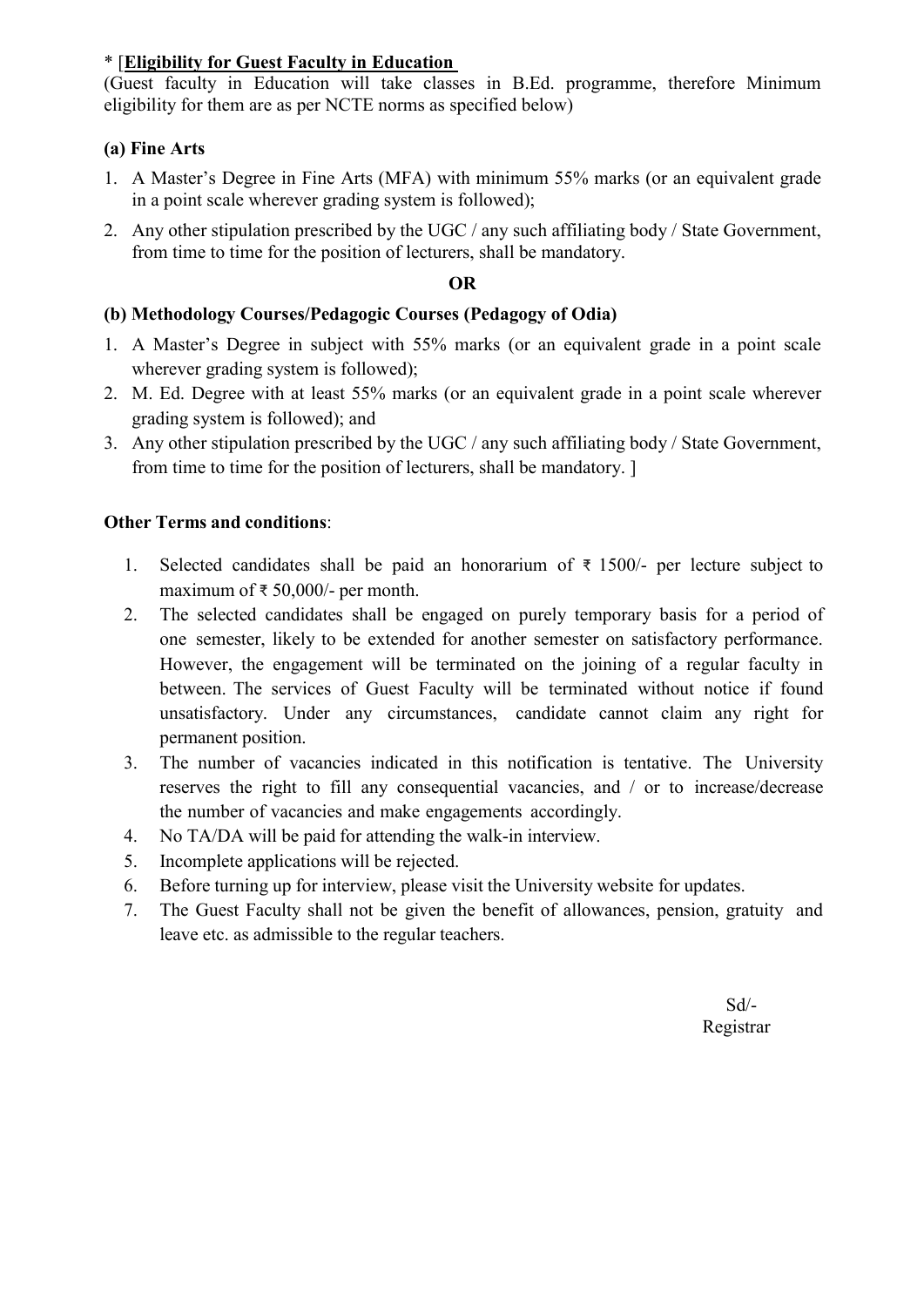

# **Central University of Odisha**

**(Established Under the Act of Parliament, 2009) Sunabeda, Dist.Koraput, Odisha. Pin.: 763 004**

#### **Application Form for Engagement of the Guest Faculty position**

*(Please read carefully the instructions given in the eligibility criteria before filling the* format)

| 1. |             |                                                                 |                |                            |                |
|----|-------------|-----------------------------------------------------------------|----------------|----------------------------|----------------|
|    | a)          |                                                                 |                |                            | Paste a recent |
|    |             |                                                                 |                |                            | Passport Size  |
| 2. |             | a) Name in full (in BLOCK letters)                              | $\ddot{\cdot}$ |                            | Photograph     |
|    | b)          | Father's / Mother's/Spouse's Name                               |                |                            |                |
|    | c)          | Present Postal Address in Full                                  |                |                            |                |
|    |             | (Block Letters, Surname underlined)                             |                |                            |                |
|    |             |                                                                 |                |                            |                |
|    |             |                                                                 |                |                            |                |
|    | d)          | E-mail ID                                                       |                |                            |                |
|    | e)          | <b>Contact Telephone Number</b>                                 |                |                            |                |
|    | $\mathbf f$ | <b>Permanent Address</b><br>(Block Letters, Surname underlined) |                |                            |                |
|    |             |                                                                 |                |                            |                |
|    |             |                                                                 |                |                            |                |
| 3. | a).         | Date of birth (in figures)                                      |                |                            |                |
|    |             | (in words)                                                      |                |                            |                |
|    | b)          |                                                                 |                |                            |                |
|    | d)          | Marital Status                                                  |                |                            |                |
|    | f)          | Category (UR/OBC/SC/ST)                                         | specify        | g) $PWD$ (Yes/No) , If yes |                |
| 4. | a)          |                                                                 |                |                            |                |
|    | b)          | Any other language known                                        |                |                            |                |
|    |             |                                                                 | <b>READ</b>    | <b>WRITE</b>               | <b>SPEAK</b>   |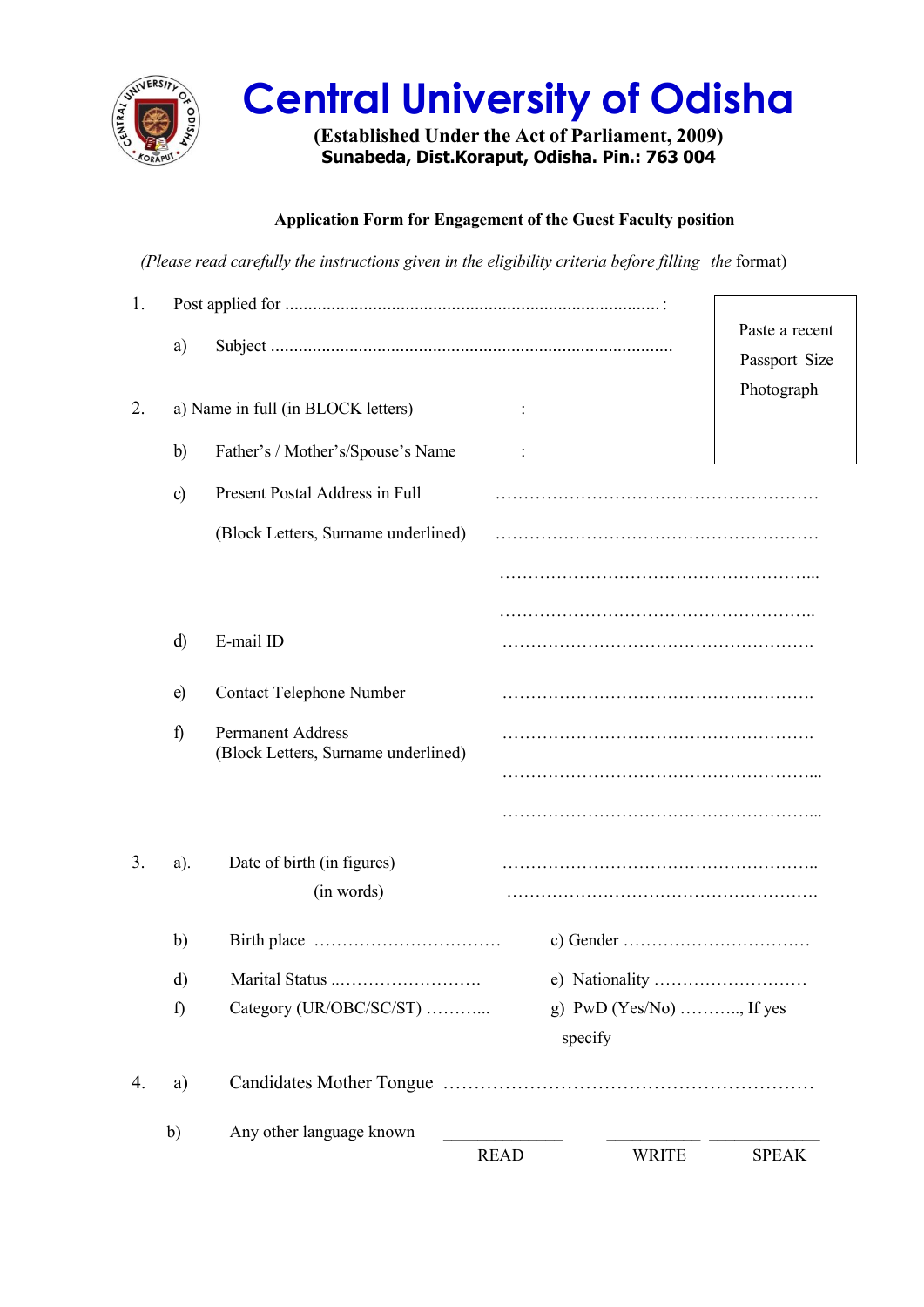4. Give particulars of Examinations passed commencing from H.S.C. and Degrees obtained including Ph.D./D.Sc./D.Litt. from the University or places of Higher / Technical Institutions. Attach one set of self-attested copies of Certificates, marksheets and testimonials.

| S1.            | Examination | University/Board | Year | Class/    | $%$ of |                                   |
|----------------|-------------|------------------|------|-----------|--------|-----------------------------------|
| N <sub>o</sub> | passed      |                  |      | Division/ | marks  | Subject offered<br>(Specify Hons/ |
|                |             |                  |      | Grade     |        | Distinction)                      |
|                |             |                  |      |           |        |                                   |
|                |             |                  |      |           |        |                                   |
|                |             |                  |      |           |        |                                   |
|                |             |                  |      |           |        |                                   |
|                |             |                  |      |           |        |                                   |
|                |             |                  |      |           |        |                                   |
|                |             |                  |      |           |        |                                   |
|                |             |                  |      |           |        |                                   |
|                |             |                  |      |           |        |                                   |
|                |             |                  |      |           |        |                                   |
|                |             |                  |      |           |        |                                   |
|                |             |                  |      |           |        |                                   |

#### 5. Field of Specialisation

|       | Master Degree               |  |
|-------|-----------------------------|--|
| (ii)  | M.Phil.                     |  |
| (iii) | Doctoral Degree             |  |
| (iv)  | <b>Post-Doctoral Degree</b> |  |

6. Whether the candidate is qualified at the : ……………………………………………………….. UGC NET / CSIR NET / (If so give details) ……………………………………………………..

#### 7. Achievements in Research (Give details in Annexure along with photocopy for proof)

| (1)   | Research Papers published                          | . |
|-------|----------------------------------------------------|---|
| (i)   | No. of Books authored                              |   |
| (iii) | No. of Book Chapters published                     |   |
| (iv)  | Number and nature of Seminars/Conferences attended |   |
| (v)   | No. of Research Scholars guided (M.Phil/ Ph.D.)    |   |